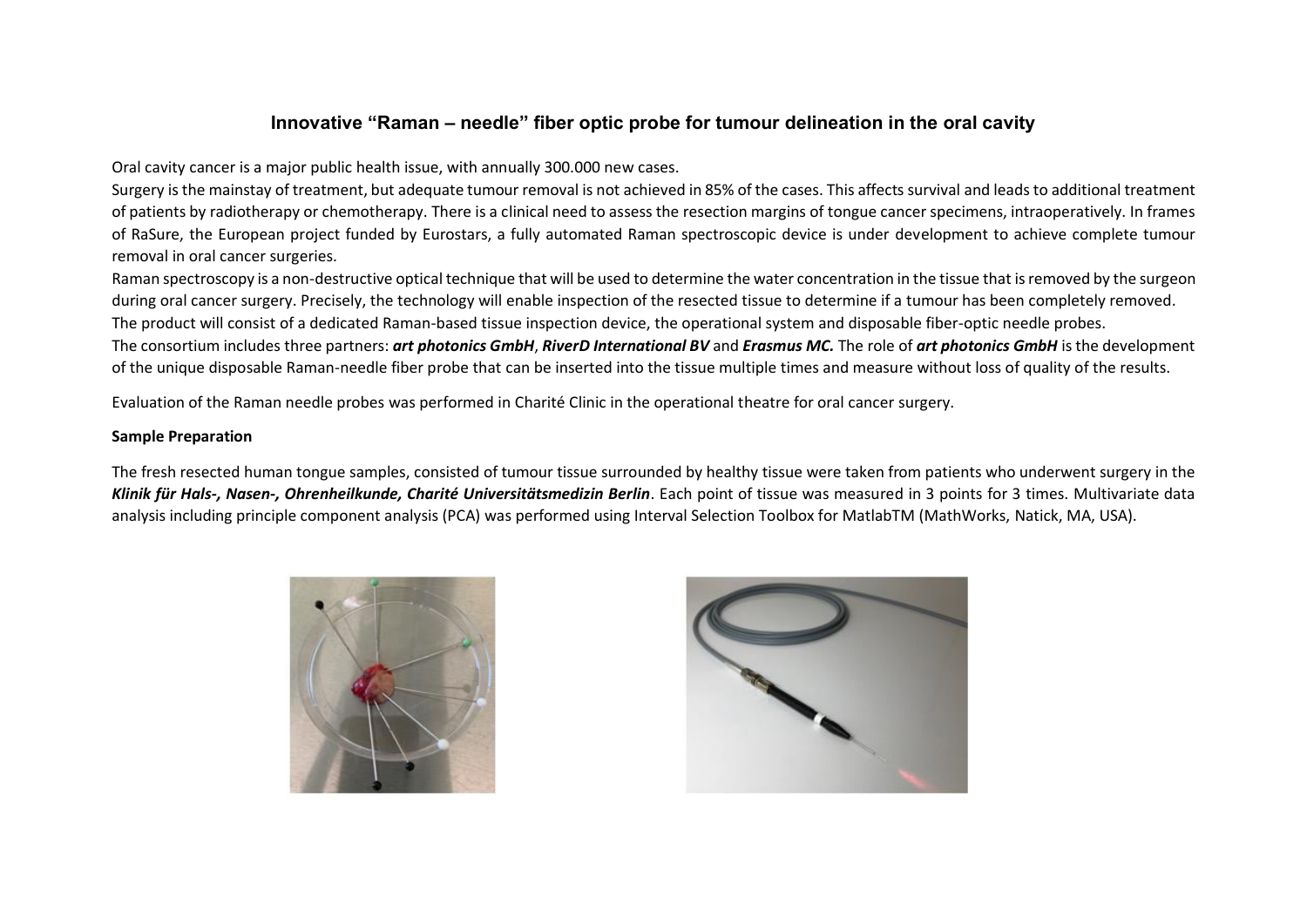Figure 1: Left: Human tongue tissue samples: cancer tissue marked with the red pins, surrounded by healthy tissue marked with the green pins. Right: "Raman – needle" fiber optic probe.

All Raman experiments were carried out using the pilot version of "proof-of-principle" Raman system provided by project partner RiverD with laser excitation equal 680nm on the tissue biopsies. Measurements were conducted with different Raman needle probes. (Ocean Optics) coupled to fiber optic probes. One single fiber was used as the excitation channel and the detection channel simultaneously for spectra obtained in the high-wavenumber region of 2600–3600 cm<sup>−</sup><sup>1</sup> . Each point of tissue was measured in 3 points for 3 times.

### **Middle-infrared absorption (MIR) measurements**

MIR measurements were performed using an IR Fourier spectrometer FT-805 (*Simex LLC*) spectrometer equipped with a mercury-cadmium-telluride (MCT) detector cooled by liquid nitrogen. Spectra were acquired in contact with the tissue using a standard ATR probe, based on two polycrystalline (PIR) fibers with an outer diameter of 100 μm and at the probe head a Si-ATR element (*art photonics GmbH*) optimized for the fingerprint region. Air was used as a background (to obtain the reference spectrum). MIR spectra were obtained at 64 scans with a resolution of 8 cm<sup>-1</sup>.

# **Near-infrared diffuse reflectance measurements (NIR)**

Diffuse reflectance measurements were performed in a spectral range from 900 to 1700 nm with a portable fiber optic NIRQuest512 spectrometer (*Ocean Insight*) with an indium gallium arsenide detector with a resolution of about 3.1 nm. For spectral collection, a fiber-optic probe with seven collecting and one emitting 400 mm fibers (*art photonics GmbH*) was used. The tip of the probe was in contact with the tissue during the measurements. As a light source, an LS-1 tungsten halogen lamp (*Ocean Insight*) was used. Before data measurements on the tissue, a reference spectrum on a Spectralon white diffuse reflectance standard (Labsphere Inc.) and a dark current spectrum by covering the slit of the spectrometer were collected. To ensure a proper data calibration, all tissue spectra were subsequently divided by this reference spectrum, after previous subtraction of the dark current spectrum from both.

### **Results and Discussion**

The best determination of cancer and non-cancer tissues were gained with the use of Raman HWN technique. Raman spectroscopic measurements with the needle probes allowed to get clear signal and to highlight the differences in spectra of malignant and healthy tissues correlated to ratio of lipids (~2900 cm<sup>-1</sup>) and water (~3400 cm-1 ). The exemplary spectra of two types of tissues: tumour (red) and non-tumour (green) are presented in the Figure 2 (left). Multivariate data analysis including principle component analysis (PCA) was performed by means of segmented cross-validation using the data in unique measurement positions as segments. The score plots are presented on the Figure 2 (right).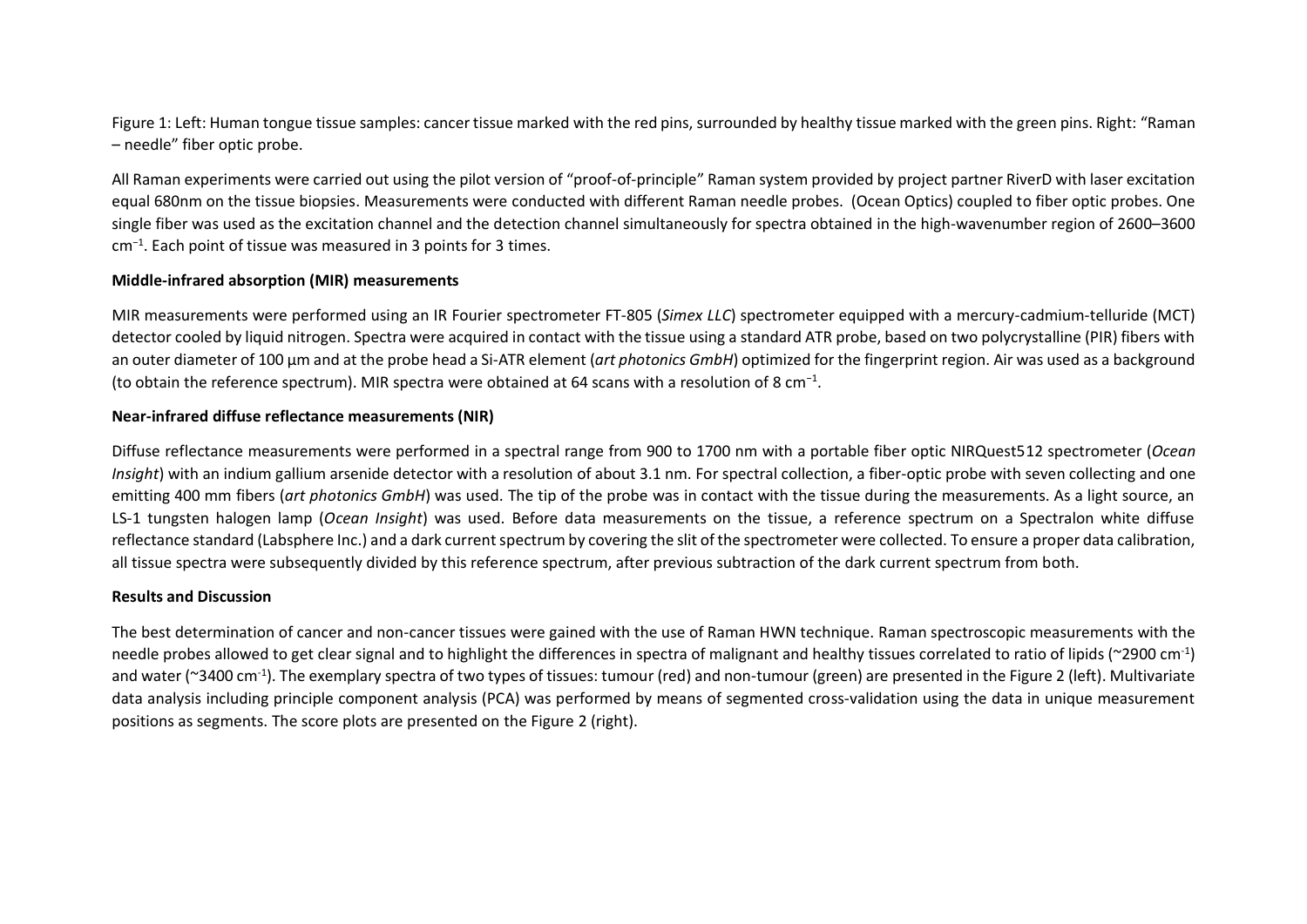

*Figure 2: Left: Raman spectra of human tongue tissue samples, including tumour (red), normal (green), measured by "proof-of-principle" Raman-System, provided by RiverD. Right: Principal Components Analysis score plots for Raman Spectra.* 

PCA analysis proved the clear separation of spectral characteristics of the cancer and non-cancer tissues, and, therefore, the effectiveness of the proposed method and spectral system.

*MIR absorption* allows to obtain reliable results on cancer and non-cancer separation as well. MIR spectra of tongue tissues (Figure 3, left) demonstrate contributions mostly from proteins, especially in the Amide I (1650 cm<sup>-1</sup>), Amide II (1560 cm<sup>-1</sup>) and Amide III (1300 cm<sup>-1</sup>) bands. The peak high of these bands contribute to characteristic signals of cancer tissue: The Amide II band is more pronounced in the spectra obtained from the tumour samples.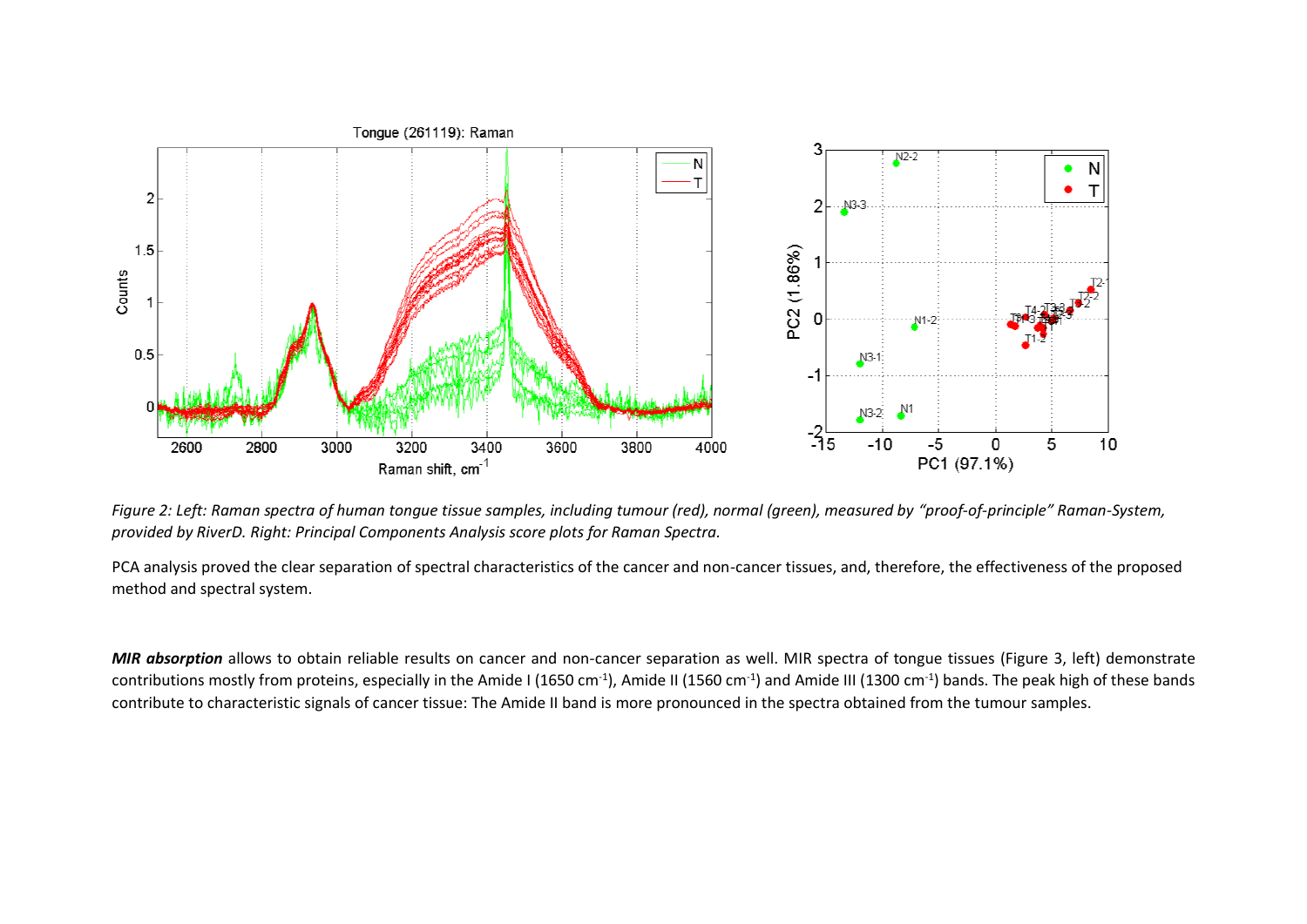

*Figure 3: left: MIR absorption spectra of human tongue tissue samples, including tumour (red), normal (green). Right: Principal Components Analysis score plots for MIR absorption Spectra.* 

The spectral differences in NIR reflection can display variation of composition between tumor and normal tissues. The largest spectral differences were seen in the interval characteristic for the water second overtone (approx. 1000 nm), CH second overtone (approx. 1200 nm) associated to glycoproteins, glycolipids, an OH first overtone (approx. 1600 nm) associated to carbohydrates.